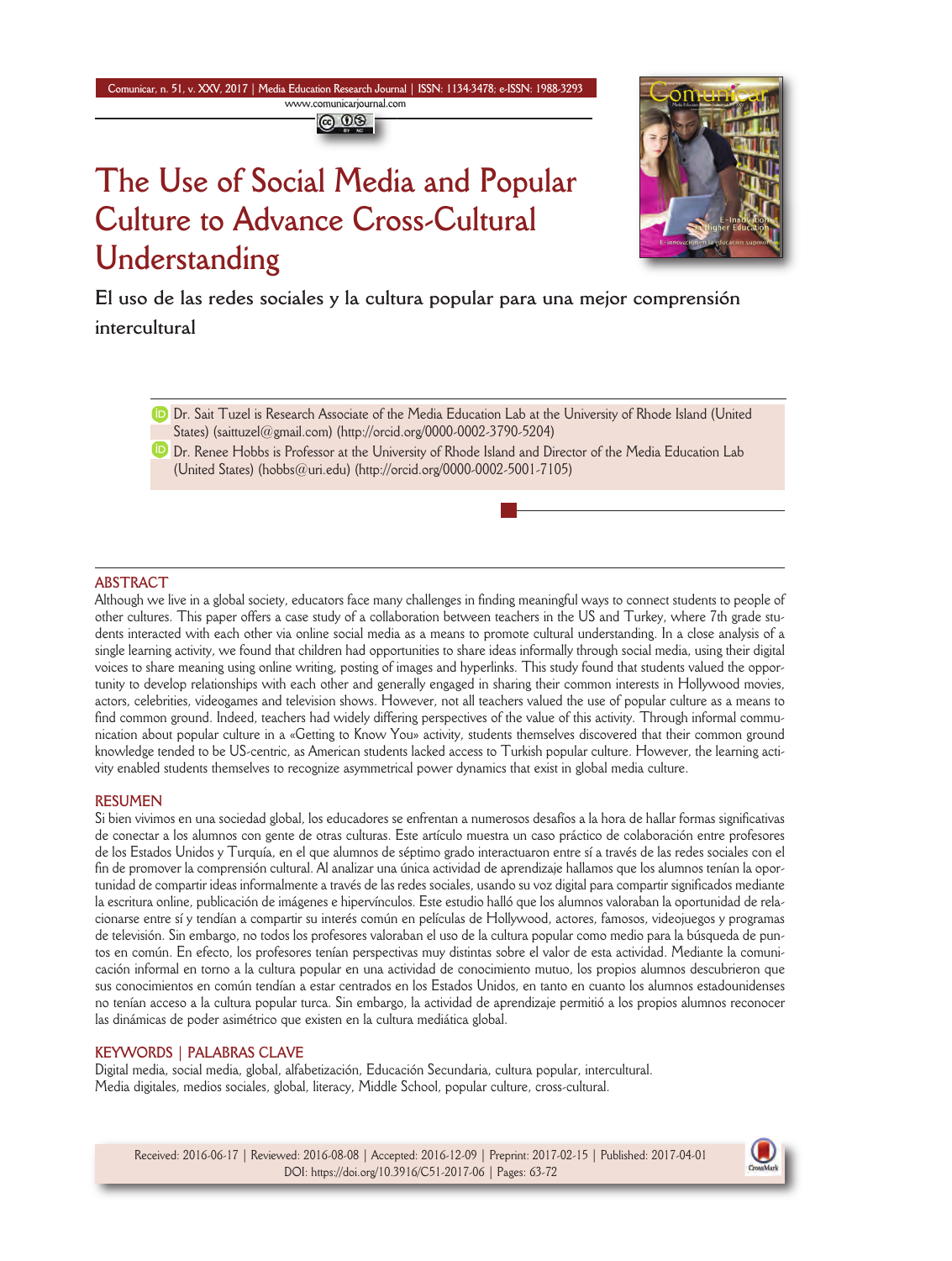## **1. Introduction**

Undoubtedly, Web 2.0 technologies enable learners to travel across time and space. in the past two decades, all around the world, most general accounts of education have emphasized that schooling needs to take account of the multiple channels of communication and media now in popular use (Lee, Lau, Carbo, & Gendina, 2012; New London Group, 1996). In the context of English language arts education, in particular, the traditional print-based concepts of literacy, text, and meaning are becoming strategically displaced as teachers and school leaders begin to recognize that people now use language, images, sound, and multimedia for everyday purposes of expression and communication and that the relevant associated competencies must be part of elementary and secondary education (Hobbs, 2010; Tuzel, 2013a; Tuzel, 2013b). Undoubtedly, literacy today is "situationally specific" and "dynamically changing" (Coiro, Knobel, Lankshear, & Leu, 2008: 5) all around the world. in Turkey, for example, there has been a significant investment in providing access to digital technology in elementary and secondary schools to support teaching and learning (Unal & Ozturk, 2012).

in this paper, we present a case study of an international collaboration involving middle school teachers from two countries, working in collaboration with the authors to design and implement an intercultural learning experience that brings together Turkish and American students in Grade 7 using digital and social media. The goal of the initiative was designed to help students (a) develop confidence in expressing themselves with people using online social media, (b) promote cultural knowledge and critical thinking about media and popular culture, and (c) advance global understanding between middle-school students in Turkey and the United States. By linking together subjectarea instruction in social studies and foreign language education in English, this initiative explored how to use the power of social media for sustained social and cultural interaction over a period of six weeks. Evidence from this case study demonstrates that the use of digital and social media to activate children's voice requires sensitivity to differential perceptions of the value of popular culture among teachers as well as robust appreciation of the asymmetries and inequalities still inherent in global information and entertainment flows.

### **1.1. Cross cultural learning goes digital**

Globalization and digital technology have combined to open up cultures to a fast-paced world of change and educators have been inspired to bring the world into their classrooms, enabling students to have a civic voice (Hobbs, 2010; Stornaiuolo, DiZio, & Helming, 2013). Although traditional global pen pal programs have been in place in the USA since the 1920s (Hill, 2012), in the years after the 9/11 terrorist attack, some educators began exploring with how to promote student voice and global understanding to bring together Americans and peoples of the Middle East through cross-cultural communication learning experiences. To increase students' experiences with people different from themselves, such projects may include work with international students from local universities, immigrant organizations in the community, service learning projects, exchanges through e-mail or videos, and taking students overseas (Merryfield, 2002). in these projects, teachers may ask students to use email or online communication to develop keyboard skills, share poetry, report writing, and journal writing – all fundamental dimensions of literacy education.

The rise of social media has made it easier for teachers and students from diverse cultures to meet and work together. Teachers may emphasize cross-cultural learning experiences as a transformative way to teach "children to care and make a difference in the world while simultaneously trying to make a difference in the world" (Aldridge & goldman, 2007: 78). Such efforts can be useful not only to students, but to teachers as well. Cross-cultural projects may not only promote confidence in self-expression, but may also promote the development of reflectivesynthetic knowledge, a concept articulated by Kincheloe (2004) who described it as a process that advances student voice while revealing to both teachers and students the often hidden assumptions about the nature of knowledge itself.

#### **1.2. Media and digital literacy for global education**

The term digital literacy has begun to emerge to reflect the broad constellation of practices that are needed to thrive online (Rheingold 2012; Gilster, 1999). Most conceptualizations focus on the pragmatic skills associated with the use of digital tools and texts. As Greenhow, Robelia and Hughes (2011: 250) note, "Digital literacy includes knowing how and when to use which technologies and knowing which forms and functions are most appropriate for one's purposes". But other definitions explicitly conceptualize digital literacy as a broader literacy competency, building on the tradition of media literacy and including the ability of learners to access, analyze, create, reflect and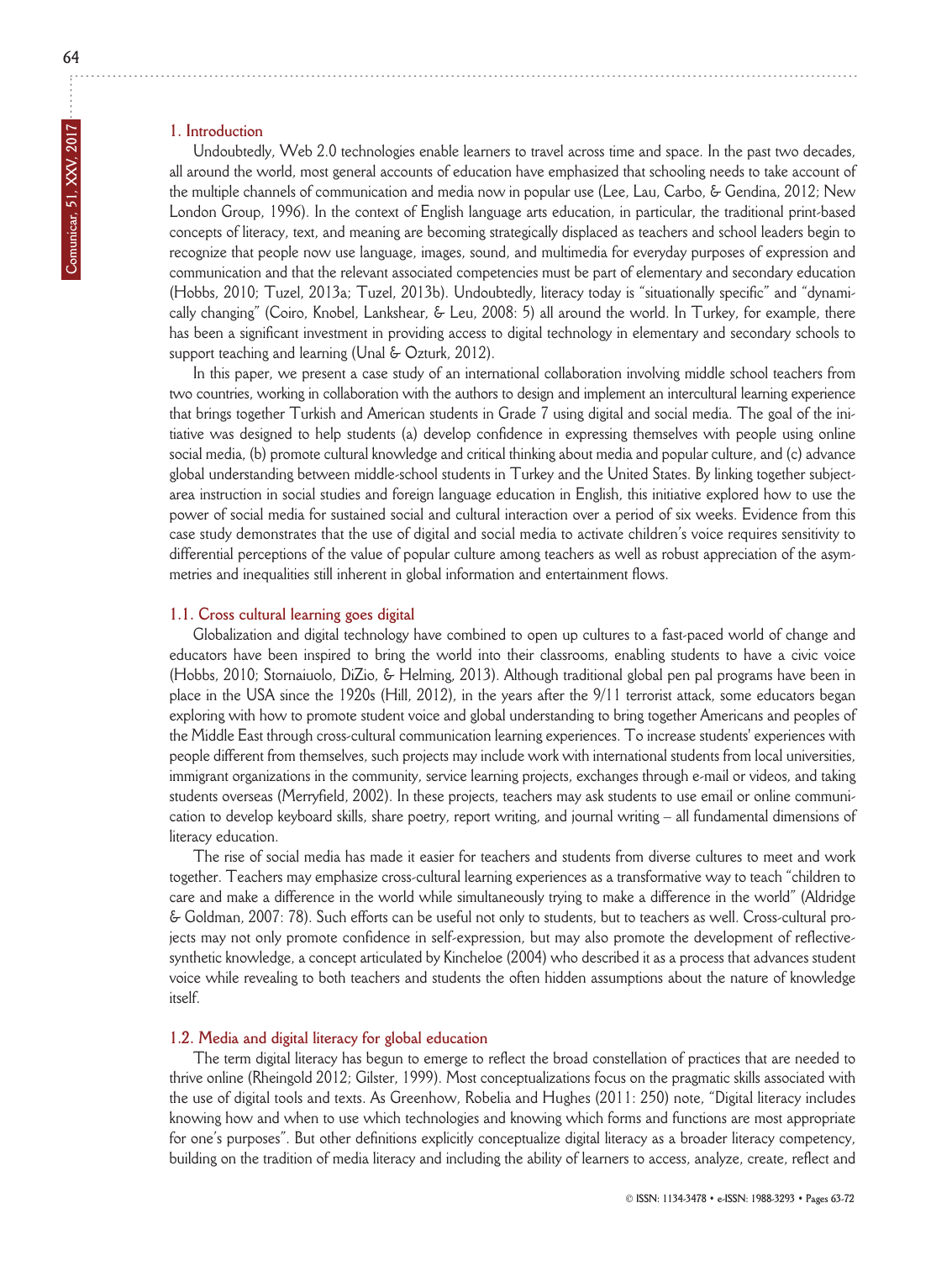**65**

take action using the power of communication and information to make a difference in the world (Hobbs, 2010).

Even more broadly, across Europe, Asia, South America and Africa, the term media and information literacy (MiL) has been recognized as a means to foster more equitable access to information and knowledge; promote freedom of expression; advance independent and pluralistic media systems; and improve the quality of education. By empowering "citizens to understand the functions of media and other information providers, to critically evaluate their content, and to make informed decisions as users and producer of information and media content", media and information literacy, while sometimes seen as separate and distinct fields, are conceptualized as a combined set of competencies necessary for life and work today (UNESCO, 2013: 16).

Only a few school-based projects have aimed to advance learner voice by connecting young people from across communities to promote cultural understanding through media literacy. For example, elementary educators in the USA used a variety of media lite-

racy practices, including viewing and discussion, critical analysis of images, film/media production and interaction with young people from Kuwait as a way for children to gain knowledge of the people and culture of the region (Hobbs & al., 2011a; Hobbs & al., 2011b). By talking about how news, media and popular culture embed stereotypes about culture and values, children as young as eight and nine were able to recog-

**Evidence from this case study demonstrates that the use of digital and social media to activate children's voice requires sensitivity to differential perceptions of the value of popular culture among teachers as well as robust appreciation of the asymmetries and inequalities still inherent in global information and entertainment flows.**

nize that media messages (including photographs, movies, websites and books) can be critically interrogated. Media analysis and production activities can help build critical thinking and activate student voice while simultaneously advancing knowledge and language skill development (Hobbs, 2007; Tuzel, 2012a; Tuzel, 2012b). For example, during the process of an action research project, a Turkish teacher who used media literacy education activities in language arts, using popular culture texts (film, Tv serial, magazine etc.) for learning, found increases in students' levels of media literacy, critical thinking and language skills; in addition to expanding textual awareness, this learning activity shifted learners' conceptualization of literacy from the alphabetic to the multimodal (Tuzel, 2012a).

Social media and other virtual environments have the potential to play a role in terms of cultivating intellectual curiosity and advancing civic voice in conjunction with learning about people and cultures around the world. Intergroup dialogue (generally involving young adults) has been shown to be effective in combating negative stereotypes and prejudices about countries and cultures, promoting tolerance and intercultural acceptance (Hurtado, 2005) and a growing number of organizations are bringing global dialogues to college students using digital media (Soliya, 2014). However, historical asymmetries of status and power between groups may affect the quality of learning for the majority/empowered and minority/disempowered group members (Cikara, Bruneau, & Saxe, 2011).

Accordingly, based on this review of the literature, we report the results of a single school-based instructional activity that aimed to activate student voice and promote global awareness. in exploratory research, we examine these research questions: How did US and Turkish learners and teachers experience the cross-cultural communication project? What were the affordances and limitations of using a social media exchange activity for activating student voice and building cross-cultural understanding?

#### **2. Methods**

This section briefly summarizes the case study method we employed to explore the use of a private online social network to facilitate co-learning between middle-school teachers and students in the United States and Turkey. The project was designed to enable American and Turkish students to (a) develop confidence in expressing themselves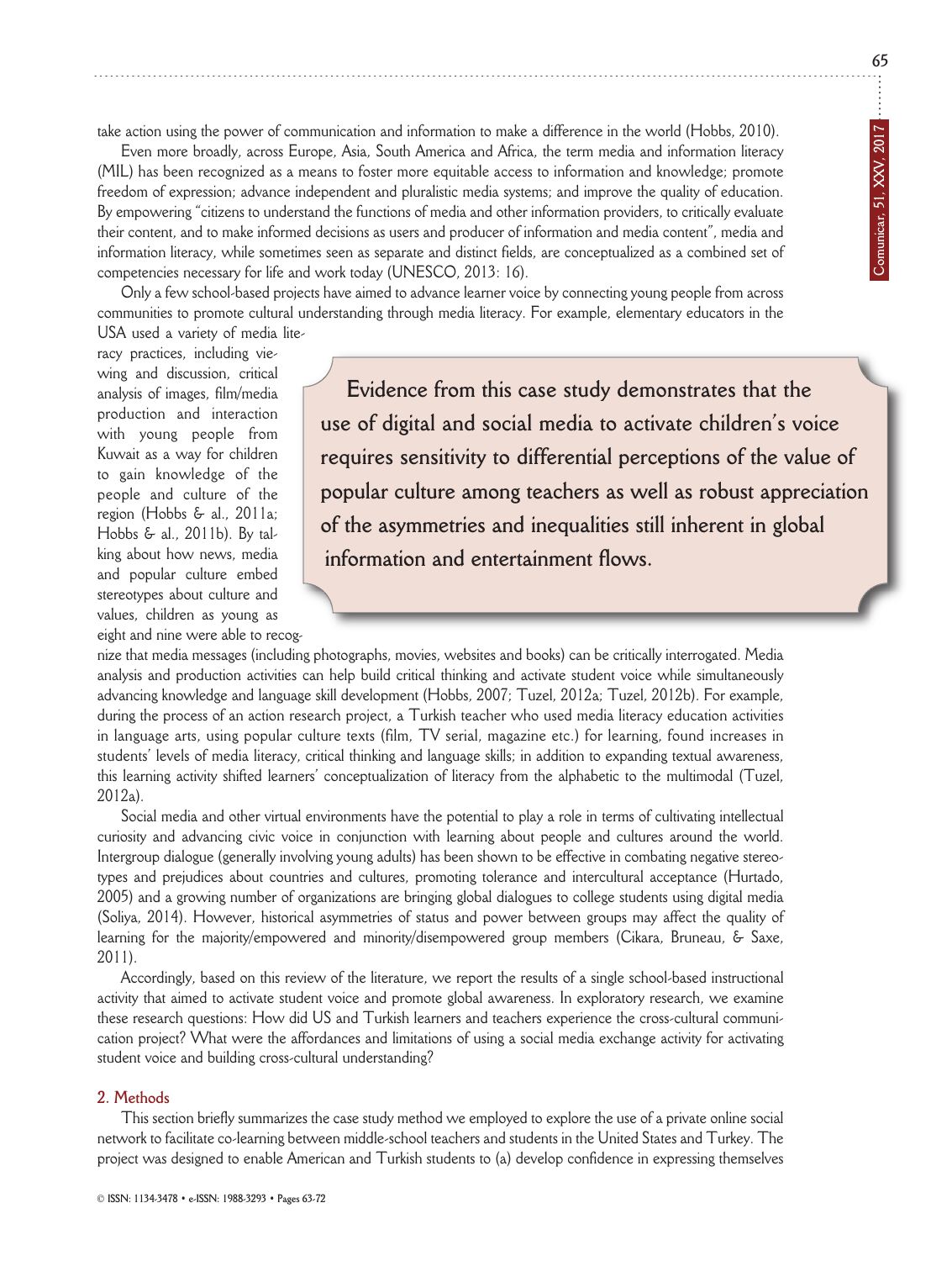with people using online social media, (b) promote cultural knowledge and critical thinking about media and popular culture, and (c) advance global cultural understanding between middle-school students in Turkey and the United States. By linking together subject-area instruction in social studies and foreign language education in English, this initiative helped both teachers and learners explore how to use the power of an online social network for sustained social and cultural interaction.

A six-week online cross-cultural learning experience program using a private online social network was develop ed and implemented by researchers in collaboration with The george School faculty (a pseudonym for a private school in northern California) and the faculty of The Blossom School (a pseudonym for a private school in Western Turkey). Close analysis of one lesson provided us with an opportunity to gather exploratory data about the way teachers and students perceive the value of using one's voice to encounter people from another culture and learn about their lives, experiences and interests.

A total of 84 children between the ages of 12 and 14 participated in the project. A middle-school history teacher at george School and his 43 grade 7 students worked with five English teachers at Blossom School in Turkey, along with two M.A. students in Education, and 41 Grade 7 Turkish students enrolled in an English class.

### **2.1. Research process**

In this study, interviews, documents, observations, video recordings and students' work samples were used to analyze the quality of the learning experience. The researchers conducted interviews with both teachers and students before, during and after the implementation to record the thoughts and opinions of the teachers and students. The researchers paid special attention to changes in students' comments about the other culture. The authors also focused on the reasons for the posts and interactions of the students. Therefore, the authors tried to make an extensive analysis of the causes of events and situations (Ellet, 2007:19). Data triangulation provides support for reliability as different data collection tools including interviews, observation and written and visual document analysis in the social network were used. in both schools, students participated in the project and performed the tasks requested of them during the implementation on a voluntary basis.

#### **2.2. Curriculum development**

Using the model of a university-school partnership, Turkish and American middle-school teachers worked collaboratively with researchers to prepare four lesson plans based on the core principles of media literacy (nAMLE, 2008). University school partnerships provide important supports to educators who aim to explore innovative instructional practices in digital and media literacy education (Moore, 2013). The development of four lesson plans enabled students to share information about the culture and the values of their family and community, learn more about the history, cultural practices and social norms of these two cultures, and critically analyze popular entertainment media representations of culture and values. Table 1 provides a summary of the complete curriculum as aligned with elements from the five-part AACRA definition of digital and media literacy (Hobbs, 2010). Researchers

| Table 1. Curriculum for "California-Turkey Cultural Exchange through Social Media" Project                                                                                     |                                             |
|--------------------------------------------------------------------------------------------------------------------------------------------------------------------------------|---------------------------------------------|
| Key elements of the curriculum                                                                                                                                                 | <b>Media Literacy Dimensions</b><br>(AACRA) |
| 1. Getting to know you                                                                                                                                                         |                                             |
| Share three things about yourself and your culture in one week. The<br>students can share a sentence, photo, video or any other thing they<br>wanted to share.                 | Access, create.                             |
| 2. Create a short film about your culture and life                                                                                                                             |                                             |
| Create and share a short video that describes aspects of your daily<br>life.                                                                                                   | Reflect, create.                            |
| 3. Critically analyze TV shows that feature students, teachers and schools                                                                                                     |                                             |
| Compare and contrast two video excerpts from USA and Turkish<br>television that are set in high school and feature the representation<br>of high school teachers and students. | Access, analyze, create,<br>reflect.        |
| 4. Discussion of Current Events                                                                                                                                                |                                             |
| Read and discuss a news magazine article about current events in<br>the Ukraine.                                                                                               | Access, analyze, create,<br>reflect.        |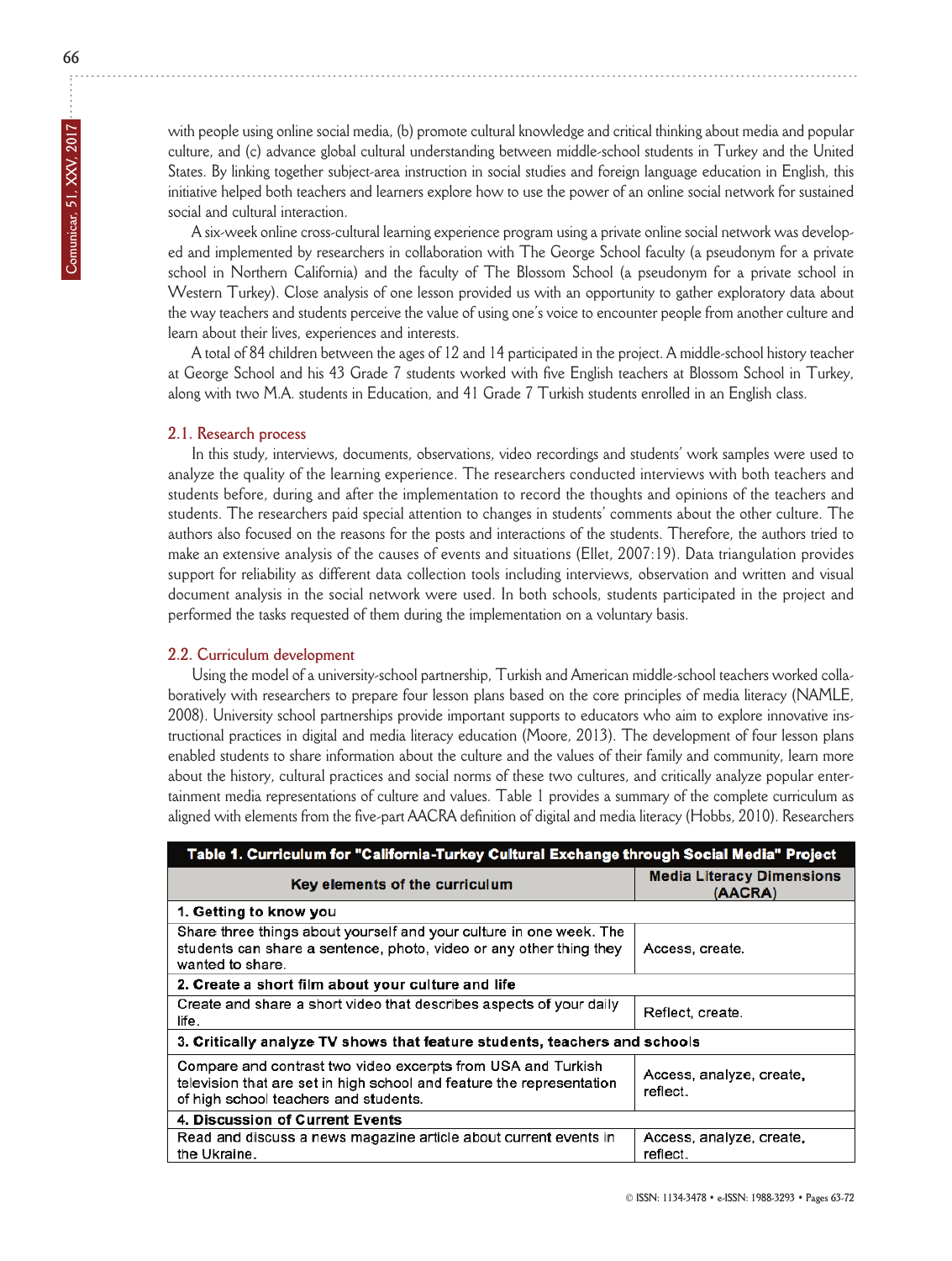**67**

and teachers were careful to include a balance of learning experiences that encouraged students to access, analyze, create, and reflect on information and ideas in the context of the global co-learning experience. Before implementation of the curriculum, the researchers held four online planning meetings with both Turkish and American teachers where a timetable and learning process was established and the students were pre-registered in the social media platform.

#### **3. Findings**

in order to focus on how middle-school students developed confidence in expressing themselves using online social media by finding common ground with peers from halfway around the world, we describe and analyze the implementation of only the first lesson. in a close analysis the "getting to Know You" learning activity, children had opportunities to share ideas informally through social media, using their digital voices to share meaning using online writing and posting of images. While students valued the opportunity to develop relationships with each other by sharing their common interests in Hollywood movies, actors, celebrities, videogames and television shows, teachers had widely differing perspectives of the value of this activity. Through informal communication about popular culture, students themselves discovered that their common ground knowledge tended to be US-centric, as American students lacked access to Turkish popular culture. The learning activity foregrounded the asymmetrical power dynamics that exist in global media culture where information and entertainment flows are primarily one-way in nature and perceptions about the value of popular culture are contested. As is appropriate with case study research, we interweave interpretation with narrative description.

#### **3.1. Learning to talk across cultures**

• Lesson 1, "Getting to Know You", was an ice breaker activity, aimed to introduce students to each other and help them develop confidence in interacting with others as they gained familiarity with the Ning social media platform. Through this activity, students began to discover their similarities and differences. Teachers asked their students to share three things about themselves and their culture in one week; they did not limit students about the structure, length or content of their posts. The 84 participating Turkish and American students could share a sentence, photo, video or any other thing they wanted to share. in order to support students in the process of relation ship formation, students were assigned to one of seven groups (with six students in each group). The small group structure made it easier for students to read and follow each other's posts and respond to each other persona lly. Students shared 391 posts during the implementation of Lesson 1, for an average of 4.6 posts per student during the week. Some of these posts were questions designed to engage another student while others were just aimed at presenting themselves and their own culture.

Students demonstrated significant interest in participating in this activity. However, in the first few days, they sometimes had difficulty responding to questions or commenting on each other's posts. Two main reasons seem evident: most importantly, Turkish students were expressing themselves in a foreign language while USA students were communicating in their native language. Also, the ten-hour time difference between The Blossom School and The george School made it initially difficult for students to understand how to follow each other's comments. it took a few days for students to understand how to navigate and read the posts as Turkish and American students each posted comments at different times of the day (at school) and the evening (at home).

The novelty of "talking" across space and time was fascinating to many young students. Early on, a student from The George School noted:

• "USA Student 1: This is kind of a random comment, but I think that it is kind of mindblowing when you think about the fact that two people can be sitting at a computer, typing on the same forum, but for one person it is the early morning (it is 10:40 in the morning as I type this) and for the other it is late at night (I think it is 8:40 at night in Turkey)".

Students enjoyed the opportunity to interact socially and share information about their own culture. in general, students preferred to write simple sentences. However, students also uploaded photos and videos of themselves, friends and family, favorite places and food. Some students shared links to music, movie series and computer games they loved, asked what their peers thought about them, or responded to similar questions. The researchers observed that the students visited their profiles and the discussion board many times during the week when Lesson 1 was being implemented. Student behavior reflects Stern's (2008) observation about the authentic personal pleasure young adolescents experience using social media for self-presentation and peer validation.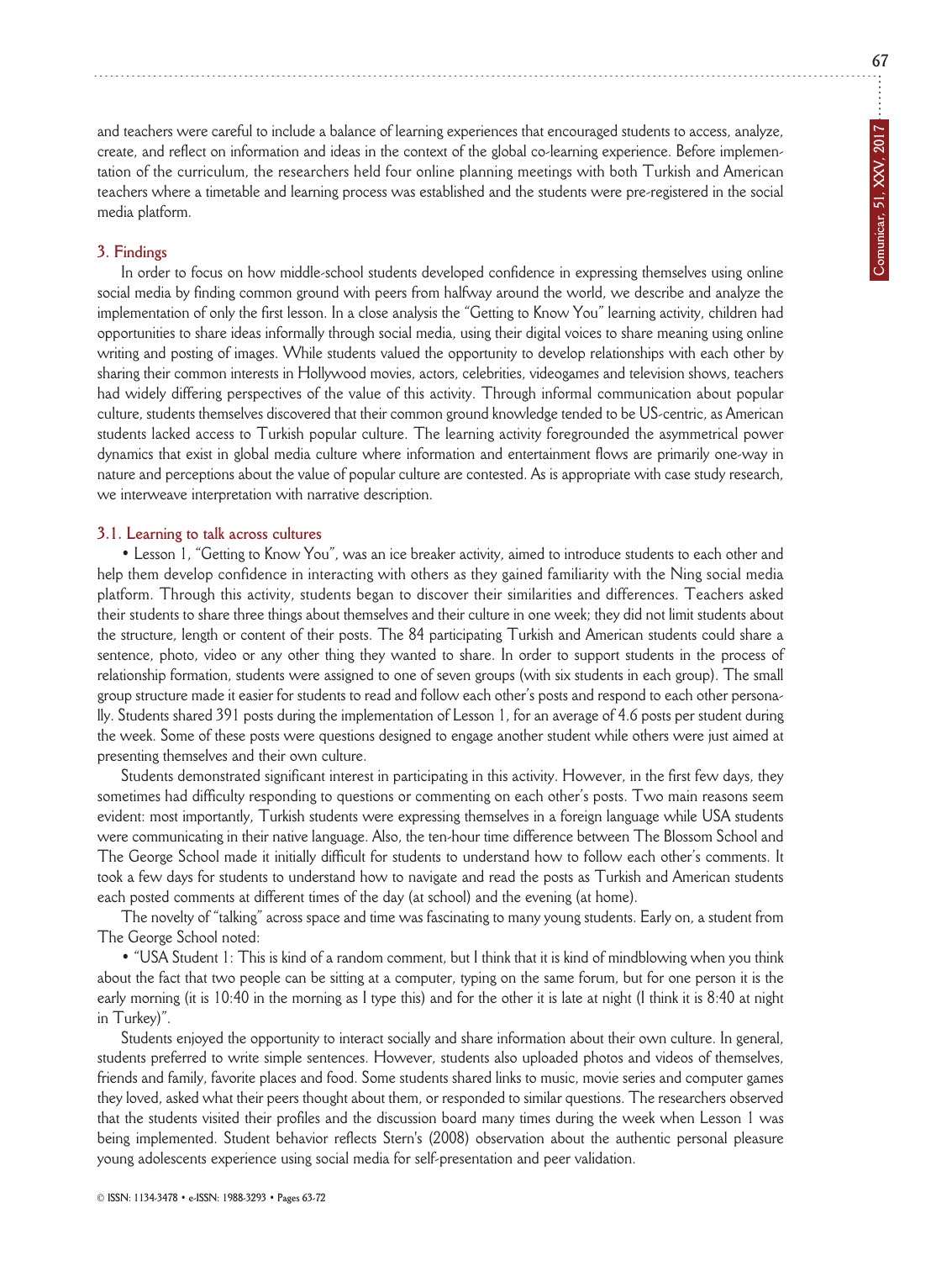Analysis of the 391 posts that students shared during this activity reveals a wide range of subjects. Some of these subjects are about ordinary elements of daily life, community and environment, favorite activities, school work, information about their parents and siblings and their relationships with them, countries they visited and favorite foods. The students were very open to interaction and curious about each other's lives. They wanted to inform the students with whom they were talking and elaborate on the subjects of their conversations. Notice the clear evidence of relationship development displayed in the exchange below: "USA Student 2: My brother is 16. How old is your brother? Turkish Student 1: My brother is 8 years old. He is younger than me. I've got dogs too. I've got 2 dogs. One of my dog [sic] have 3 puppy. They are very sweet I can share their photo maybe. What about your dogs? Can you share their photos?"

The activity clearly enabled students to build trust and respect and it may also have prevented students from approaching each other based on stereotypes, helping them to see each other as individuals. Within a day or two, the American students, who thought that they were interacting with Middle Eastern people, realized that the students with whom they were talking were individuals with families, personal lives and hobbies. They stopped seeing the students at the other school as a group of foreigners and started to see them as individuals. it was certainly the same for Turkish students, too, who may have had stereotypes about American culture.

#### **3.2. Finding common ground through media and popular culture**

More than two-thirds of all the social interactions during Lesson 1 focused on the discovery of common ground through shared interests in mass media and popular culture. Posts included information and opinions about American mass media, as students discussed a variety of actors, movies, Tv series video games, popular books, music and similar subjects. in these dialogues, many students discovered that they were interested in the same types of popular culture products as the students in the other country. They were excited by the discovery of their common interests in music, fashion, gaming and movies.

Thanks to these dialogues, children realized that although they lived in different parts of the world, they admired the same singers and actors, watched the same movies and Tv series and played the same computer games in their free time. They were excited to recognize that popular culture was a kind of common global culture. The informal quality of language and expression used on the social network, plus the amount of conversation about media and popular culture, was somewhat unnerving to Turkish teachers of English language who were unfamiliar with the pedagogy of media literacy education. To illustrate this point, consider this exchange between Turkish and American teens:

- Turkish Student 3: Do you know Mythbusters that show is really good.
- USA Student 4: OMG! That show is amazing!

• USAStudent 6: Yeah I used to watch that show and want to try doing the things they did. It was a little dangerous though.

- Turkish Student 5: Yea, they blow up everything: D
- USA Student 3: Hahahahaha, Do you know the show "Top Gear"?
- Turkish Student 3: Yea, it's an American show, right?

• USA Student 3: it's actually from the UK but there is an American version and lots of other versions although the original one is from the UK

• USA Student 6: No, my parents won't let me : (

During this activity, students developed confidence in expressing their voice by sending posts, interacting and asking questions. While most used grammatically correct English, others used some of the linguistic conventions of text messaging, including emoticons and excessive punctuation in their informal writing. Students discovered that they had valuable knowledge that was of interest to others. in particular, American students were surprised to learn that Turkish students were familiar with their favorite Tv shows, videogames, movies and music.

#### **3.3. Conflicting values about popular culture among teachers**

Teachers had differing perceptions about the value of Lesson 1, which encouraged children to use social media as an informal sharing opportunity to encounter each other as human beings. Mr. Herbert, from george School, was very happy that his students started to learn about the personal interests of children who were growing up in Turkey. He was pleased that students could activate their out-of-school knowledge about sports, media, music and family life in interacting with Turkish middle-school students through social media. Because students know so little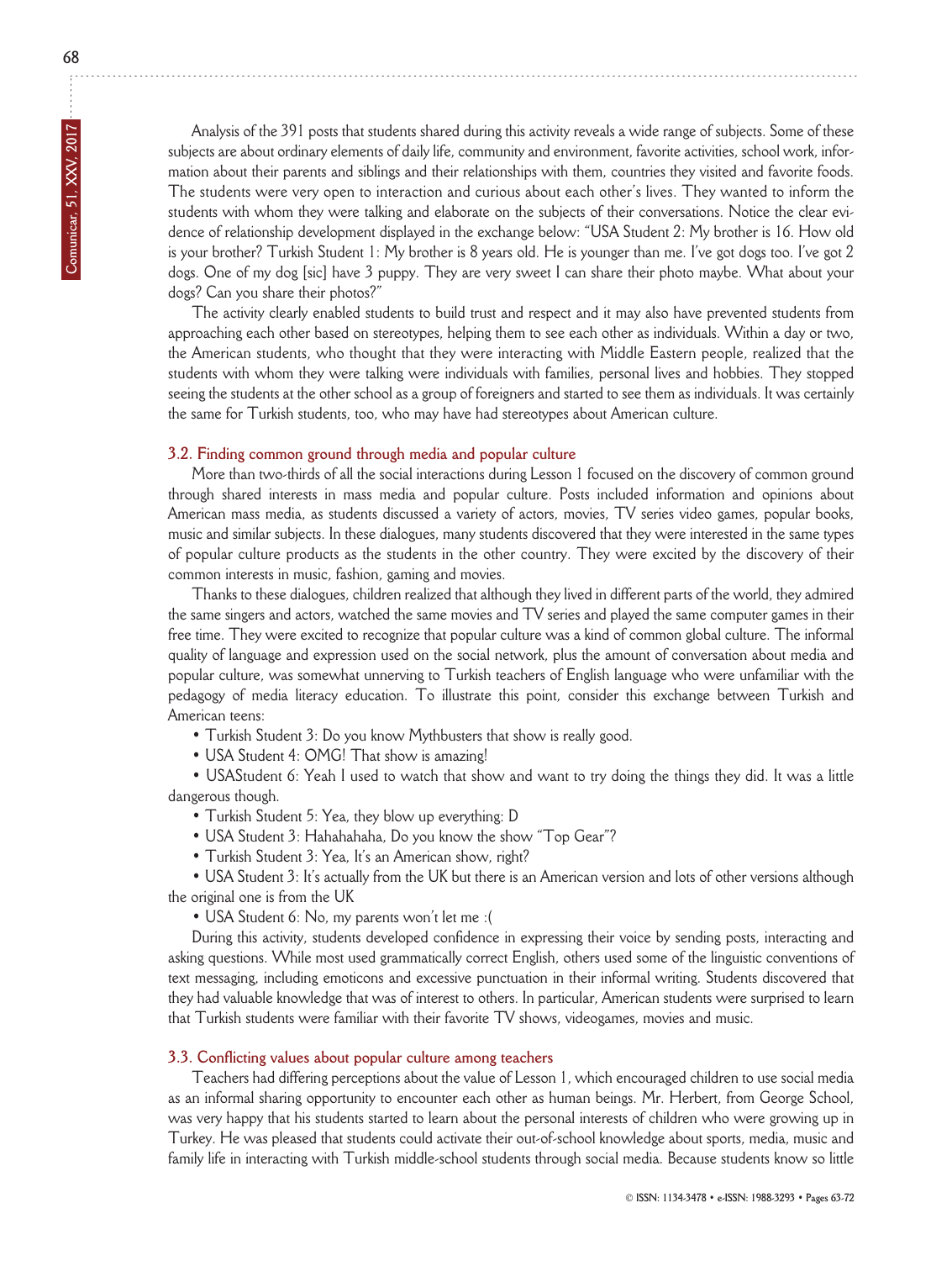**69**

about daily life in Turkey, Mr. Herbert believed that his students were learning from their Turkish peers to "question the prejudices and stereotypes conveyed by the American mass media" about the people and cultures of the Middle East. At the end of the first week of the activity, he noticed students' attitude shifts during classroom discussion and he focused on the changes he observed in the prejudices of the students. He described how students started to question their knowledge about the Middle East and Turkey.

By contrast, teachers at the Blossom School in Turkey had a different perspective about the value of Lesson 1. Turkish teachers had hoped that the project would be an opportunity to promote Turkish culture and values. For this reason, they were unhappy that in Lesson 1, students were mostly discussing American popular culture. Teachers encouraged their students to talk about elements of the Turkish culture such as traditional Turkish coffee, carpets, food, geography, history and hospitality. Despite these admonitions, the Turkish students kept on posting comments about American mass media and pop culture. in an interview, Mr. Yaman expressed this concern, "in

this project, we mainly wanted the students to promote their lifestyle and culture to the American students. I believe that they should focus on Turkish culture, but they mostly talked about American movies and celebrities". One of the Turkish graduate students who helped the Turkish teachers with this project said, "i witnessed that teachers were uncomfortable with students' using social media and creating video, especially when such activity led to the production of popular culture texts that threatened national school-sanctioned curricula and the teachers' authority".

These findings are aligned with work by Moore (2013) who reports various sources of anxiety among elementary and secondary teachers concerning

**In the context of this middle-school global learning experience, children had opportunities to share ideas through social media, using online writing, posting of images, and the creation of short films, posters and electronic comic books. We have shown that there is educational value in the informal use of social media with young adolescents, whose in-school use of social media in the context of social studies and foreign language education has not yet been researched widely. For young adolescents, it may be empowering to discover that people from far-off lands have families, pets, friends, and all the ordinary joys, trials and tribulations of growing up.** 

the inclusion of popular culture in the classroom. Although informal learning in formal educational contexts can be highly valuable, this study illustrates that experiences with using one's voice in a social media network may "shape young people's knowledge construction in unexpected ways", inspiring teachers to "structure informal practices that were not perceived to hold a legitimate place in formal education" (Greenhow & Lewin, 2015: 18).

#### **3.4. Discovering asymmetries in access to media and popular culture**

Turkish students were both excited to discover their common interests and disappointed to see that the American students had such limited knowledge about Turkish culture and media. Some Turkish students asked their American peers about their familiarity with particular Turkish actors and musicians. Turkish children were curious if American students were familiar with the best and most famous Turkish movies and Tv series. However, they did not get any responses. Because of the historical development, size and scale of the USA media industry, Americans have less access to global popular culture than people from other nations (Crothers, 2013). For example, only seven cities in the United States carry the television network Al Jazeera America (Cassara, 2014).

When the Turkish children were interviewed, many revealed their disappointment that the conversations about popular culture were a "one-way street" with an exclusive focus on American media from Hollywood and Silicon valley. The asymmetry of knowledge about popular culture was at times frustrating to the Turkish students. For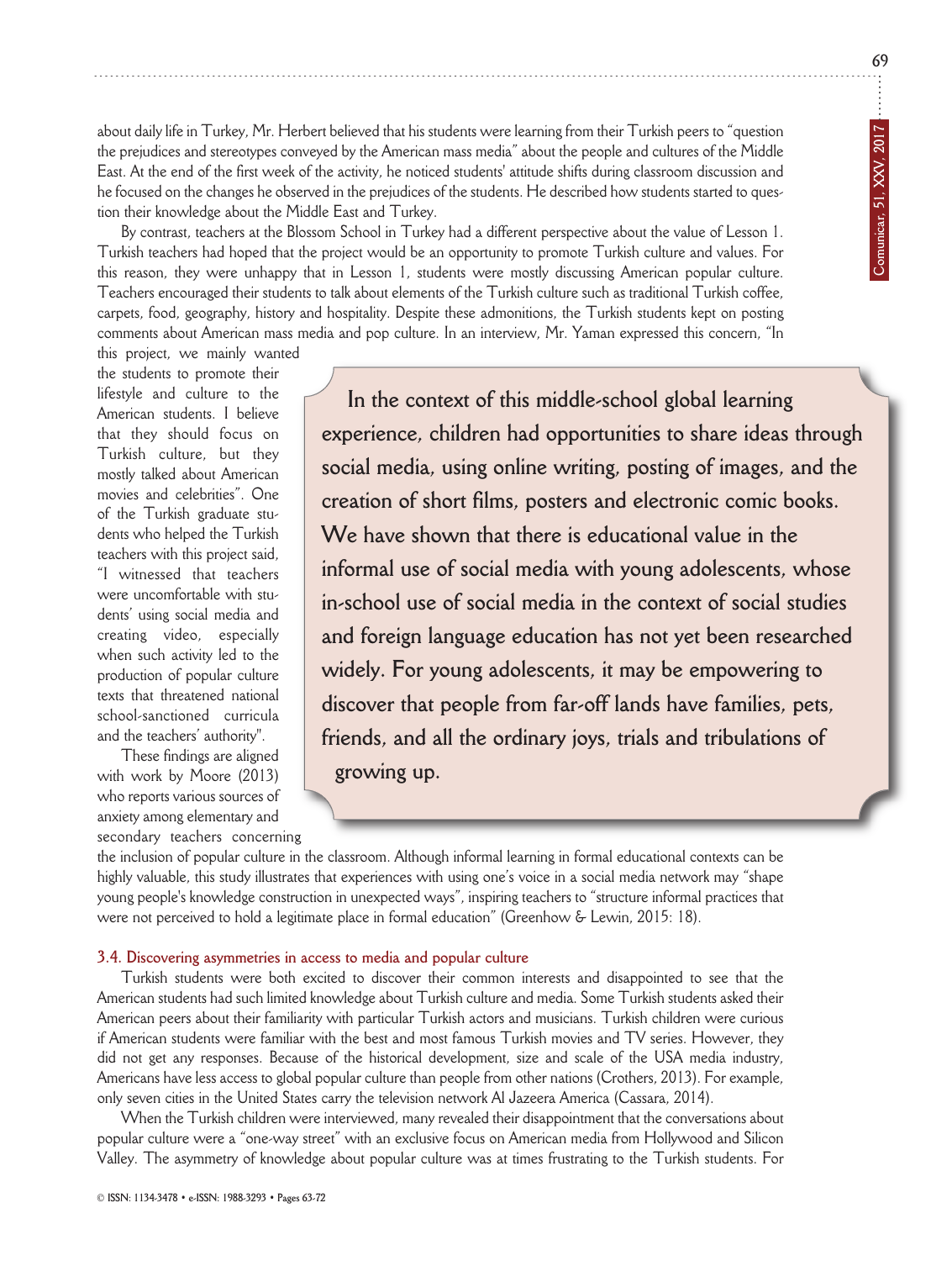example, one Turkish student said, "We know about the American Tv series, movies and singers. Justin Bieber is very famous and handsome both for them and for us. But there are also singers in our country who are as handsome and talented as Justin Bieber, yet they do not know about them".

Over time, American children also grew more aware of the asymmetry problem, and by the end of the six-week curriculum, both groups had increased their awareness of how some asymmetries in their online relationship that were the result of structural, economic and political differences in the global media system. Mr. Herbert, the American teacher, was supportive of the children's discovery of the problem of asymmetrical access. According to the teacher, for some students, it was a shock to learn that, despite their privileged status as American school children enrolled in a private school, they missed having access to global information and entertainment coming from Turkey. It was an eye-opening experience that introduced children to the intersection of individual and institutional dynamics at work in relation to cultural imperialism (Schiller, 1969) where the pursuit of commercial interests by US-based transnational corporations undermined the cultural autonomy of countries around the world. At the end of the learn ing experience, one American student wrote, "I learned that the world outside of America is actually pretty similar to ours, and that different people view different things in very different ways. But I noticed that I have no idea about Turkish cultures and life. I learned a lot from this, and it was really great!".

Media globalization has created new kinds of inequalities between nations in relation to media production and global distribution that reflect wider political and economic problems of dependency (Boyd-Barrett, 1998). The rise of media globalization, which emerged at the beginning of the 20th century from the global export of Hollywood film, has now expanded to include music, video games, advertising, merchandising and celebrity culture. We did not expect to find that, as the use of a private online social network empowered student voice, it also enabled students to develop a deeper understanding of the global flows of entertainment and information that shape how cultural products are exchanged and experienced. We did not expect that young people would learn to use their digital voices in interacting with foreign peers by finding common ground in the pleasures of movies, television shows, videogames, and popular music. We did not expect for this practice to be controversial with classroom teachers. Through a close analysis of an activity where young teens interacted informally with each other to find common ground, this study is the first to demonstrate that, through interacting with global peers, even young teenagers can begin to recognize the nature of one-way information flows that are driven by the global media system where USA music, movies and videogames dominate.

#### **4. Discussion and conclusions**

The opportunity to talk across the limitations of time and space can be transformative. This paper has offered a case study of a collaboration between teachers in the US and Turkey, where 7th grade students interacted with each other informally via online social media as a means to activate student voice and promote cultural understanding. in the context of this middle-school global learning experience, children had opportunities to share ideas through social media, using online writing, posting of images, and the creation of short films, posters and electronic comic books. We have shown that there is educational value in the informal use of social media with young adolescents, whose in-school use of social media in the context of social studies and foreign language education has not yet been researched widely. For young adolescents, it may be empowering to discover that people from far-off lands have families, pets, friends, and all the ordinary joys, trials and tribulations of growing up. The opportunity to use social media for ordinary conversation –finding common ground– may have benefits that include but go far beyond the mastery of English grammar and usage.

Digital media are useful for crossing borders of all kinds. While students valued the opportunity to develop relation ships with each other by sharing their common interests in Hollywood movies, actors, celebrities, videogames and television shows, teachers had widely differing perspectives of the value of this activity. While we anticipated that this project would enable us to explore how middle-school students navigate geographic and cultural borders, this research demonstrates that teacher attitudes about popular culture represent another key fault line that may either support, deepen or limit the value of digital literacy instructional practices, particularly when social media activities are used by students to engage in authentic cross-cultural dialogue. More research will be needed to fully understand the conditions under which students' use of social media to share informal knowledge may inadvertently become a kind of power wedge between students and adults.

This study has implications for the professional development of educators with interests in student voice. When students are able to freely express themselves, they will inevitably reveal their authentic and deeply-felt attachments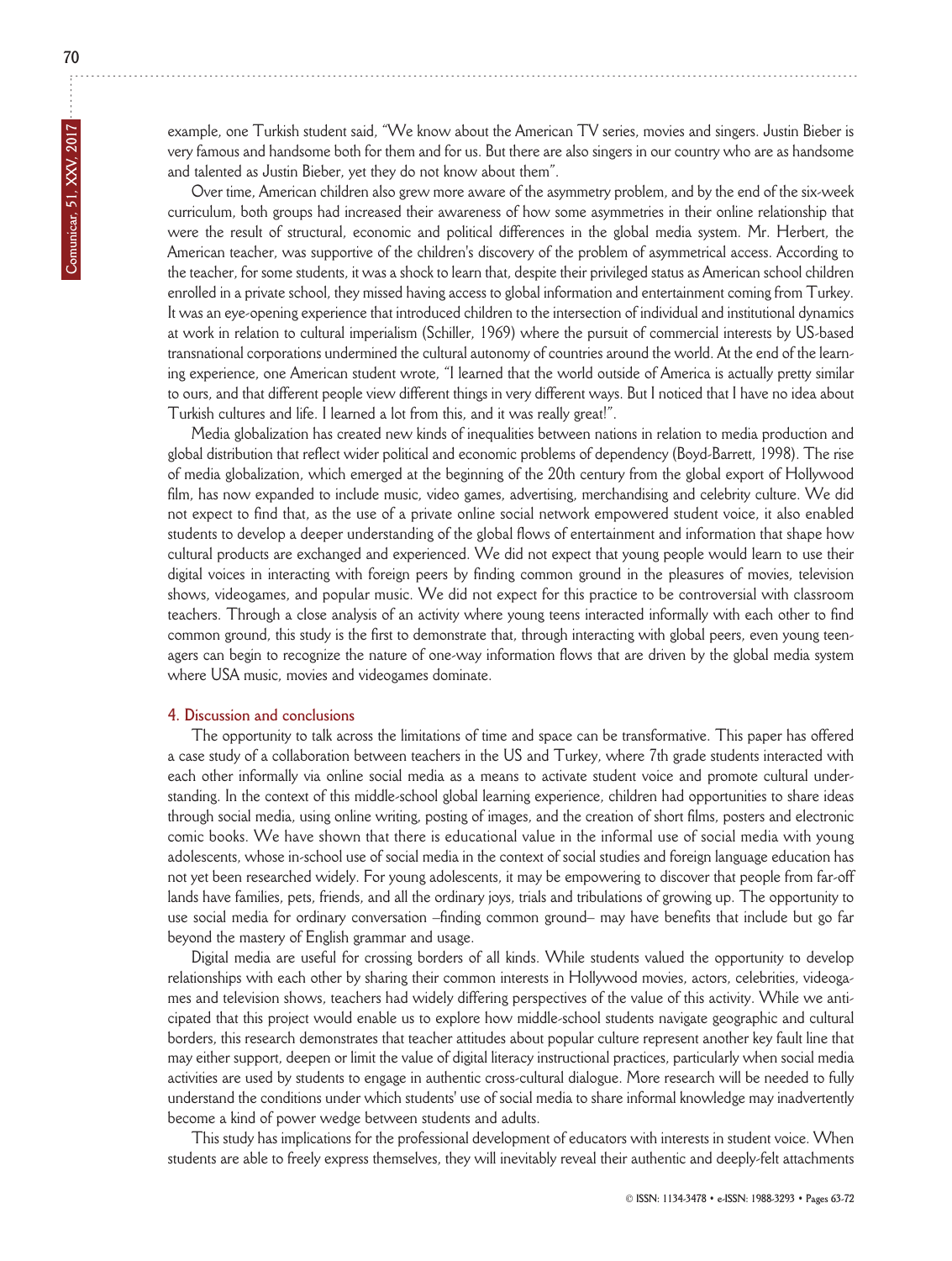to mass media and popular culture. Teachers who may be ambivalent, conflicted or even hostile to popular culture in the classroom and professional development must address this issue in the context of digital learning. For this reason, Hagood, Alvermann and Heron-Hruby (2010) have suggested that teachers who participate in carefully designed long-term professional development programs should become comfortable in integrating popular culture texts into their curricula. According to Alvermann (2012: 218), "that such identity constructions frequently become visible through films, music, rap lyrics, and so on is yet another reason why popular culture texts have a place in a school's curriculum and its classrooms". Of course, there may be valid reasons for why some students may not wish to explore their identities through popular culture texts introduced in the school curriculum, especially if (however well intended), the classroom activities colonize or trivialize young people's interests (Burn, Buckingham, Parry, & Powell, 2010).

But because educators have a love-hate relationship with mass media, popular culture and digital media, these attitudes inevitably come into play when digital technologies are used in education. We recognize the powerful opportunity that cross-cultural projects may play in promoting a reflective stance among teachers, who may discover the particularities of their values through collaborative projects like the one we describe in this paper. it may be that hidden assumptions about the nature of knowledge itself, including the sometimes rigid and hierarchical positioning of "high" and "low" culture, can be revealed through activities that enable students to bring their lived experience of popular culture and daily life into the classroom (Hobbs & Moore, 2013). in the design and development of instructional pedagogies that use social media to promote cross-cultural dialogue, teachers may benefit from structured opportunities to reflect on how their attitudes about mass media and popular culture may shape their curriculum choices and use of digital texts, tools and technologies.

#### **References**

Aldridge, J., & goldman, R. (2007). *Moving toward Transformation: Teaching and Learning in Inclusive Classrooms*. Birmingham, AL: Seacoast Publishing.

Alvermann, d.E. (2012). is there a Place for Popular Culture in Curriculum and Classroom instruction? [The Point Position] (volume 2, pp. 214-220, 227-228). in A.J. Eakle (Ed.), *Curriculum and Instruction*. Thousand oaks, CA: Sage.

Boyd-Barrett, o. (1998). Media imperialism Reformulated (pp. 157-177). in d. Thussu (Ed.), *Electronic Empires: Global Media and Local Resistance*. London: Arnold.

Burn, A., Buckingham, D., Parry, B., & Powell, M. (2010). Minding the Gaps: Teachers' Cultures, Students' Cultures (pp. 183-201). In D.E. Alvermann (Ed.), Adolescents' Online Literacies: Connecting Classrooms, Digital Media, and Popular Culture. New York: Peter Lang. Cassara, M. (2014). Al Jazeera Remaps global news Flows. in S. Robert, P. Fortner, & M. Fackler (Eds.), *The Handbook of Media and Mass Communication Theory.* New York: Wiley Online.

Cikara, M., Bruneau, E., & Saxe, R. (2011). Us and Them: intergroup Failures of Empathy. *Current Directions in Psychological Science, 20*(3), 149-153.

Coiro, J., Knobel, M., Lankshear, C., & Leu, D.J. (2008). Central Issues in New Literacies and New Literacies Research (pp. 1-22). In J. Coiro, M. Knobel, C. Lankshear, & d.J. Leu. (Eds.), *The Handbook of Research in New Literacies.* Mahwah, nJ: Lawrence Erlbaum. Crothers, L. (2013). *Globalization and American Popular Culture.* Lanham, Md: Rowman and Littlefield.

Ellet, W. (2007). *The Case Study Handbook*. Boston, MA: Harvard Business School Press.

Gilster, D. (1999). *Digital Literacy*. New York: Wiley.

Greenhow, C., & Lewin, C. (2015). Social Media and Education: Reconceptualizing the Boundaries of Formal and Informal Learning. *Learning, Media and Technology,* 1-25. https://doi.org/10.1080/17439884.2015.1064954

Greenhow, C., Robelia, B., & Hughes, J. (2011). Web 2.0 and Classroom Research: What Path should We take Now? *Educational Researcher, 38*(4), 246-259.

Hagood, M., Alvermann, D.E., & Heron-Hruby, A. (2010). *Bring it to Class: Unpacking Pop Culture in Literacy Learning*. New York: Teachers College Press.

Hill, M. (2013). *International Pen Pals Engaging in a Transformational Early Childhood Project*. Doctoral dissertation, University of Alabama, Birmingham. (http://goo.gl/AdhHc4) (2016-08-01).

Hobbs, R., & Moore, D.C. (2013). *Discovering Media Literacy: Digital Media and Popular Culture in Elementary School*. Thousand Oaks, CA: Corwin/Sage.

Hobbs, R. (2010). *Digital and Media Literacy: Connecting Classroom and Culture*. Thousand Oaks, CA: Corwin/Sage.

Hobbs, R. (2007). *Reading the Media: Media Literacy in High School English*. new York: Teachers College Press.

Hobbs, R., Yoon, J., Al-Humaidan, R. Ebrahimi, A., & Cabral, N. (2011a). Online Digital Media in Elementary School. *Journal of Middle East Media,* 7, 1-23.

Hobbs, R., Cabral, n., Ebrahimi, A., Yoon, J., & Al-Humaidan, R. (2011b). Field Based Teacher Education in e-Elementary Media Literacy as a Means to Promote global Understanding. *Action in Teacher Education, 33*, 144-156.

Hurtado, S. (2005). The Next Generation of Diversity and Intergroup Relations Research. *Journal of Social Issues*, 61(3), 595-610. https://doi.org/10.1111/j.1540-4560.2005.00422.x